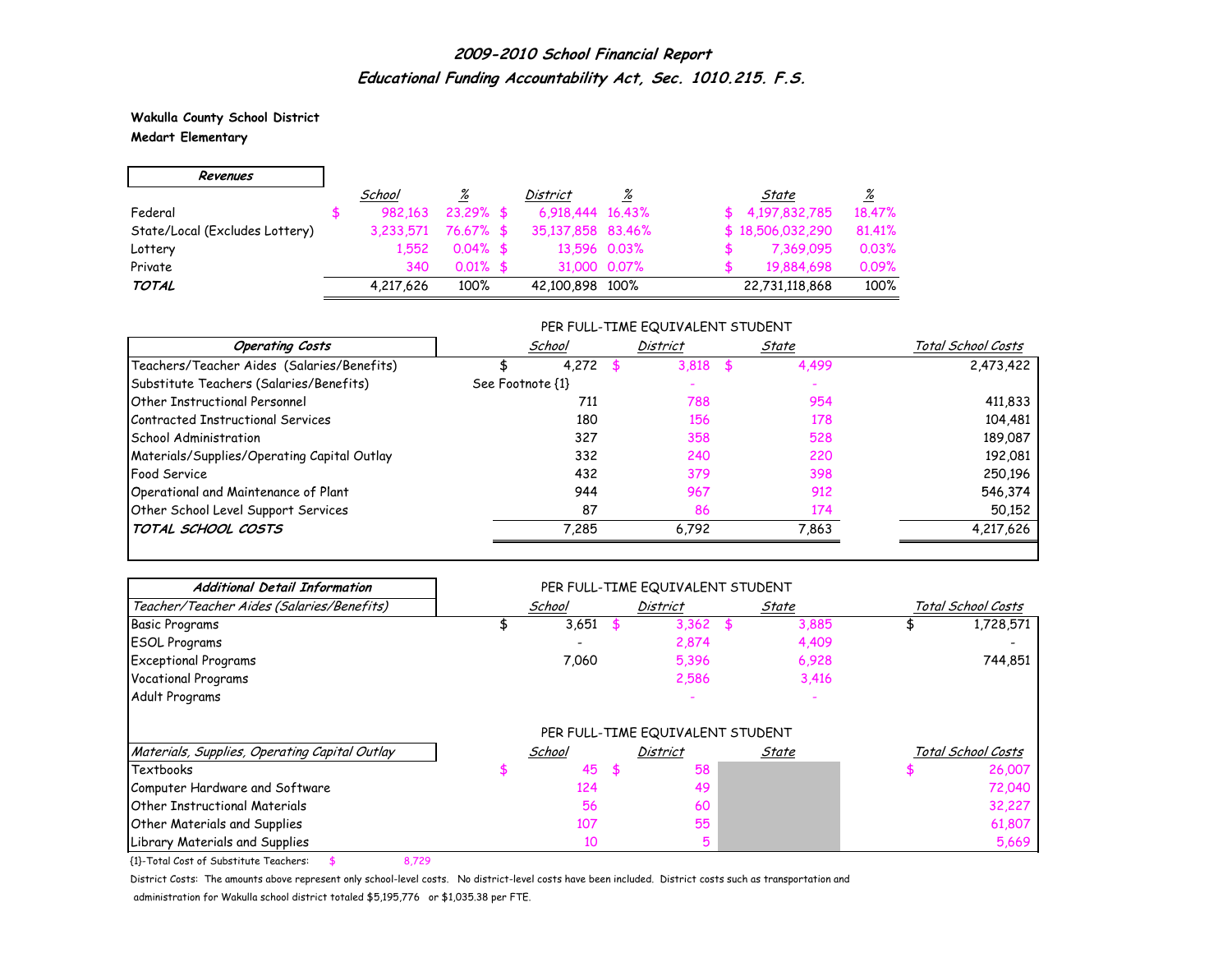**Wakulla County School District Riversprings Middle School**

۰

| Revenues                       |           |                 |                   |              |                  |                 |
|--------------------------------|-----------|-----------------|-------------------|--------------|------------------|-----------------|
|                                | School    | $\frac{\%}{\%}$ | <i>District</i>   | %            | State            | $\frac{\%}{\%}$ |
| Federal                        | 550.569   | $14.82\%$ \$    | 6,918,444 16,43%  |              | \$4,197,832,785  | 18.47%          |
| State/Local (Excludes Lottery) | 3.162.329 | $85.13\%$ \$    | 35,137,858 83,46% |              | \$18,506,032,290 | 81,41%          |
| Lottery                        | 1.370     | $0.04\%$ \$     | 13,596 0.03%      |              | 7,369,095        | 0.03%           |
| Private                        | 340       | $0.01\%$ \$     |                   | 31,000 0.07% | 19,884,698       | 0.09%           |
| <b>TOTAL</b>                   | 3,714,608 | 100%            | 42,100,898 100%   |              | 22,731,118,868   | 100%            |

#### PER FULL-TIME EQUIVALENT STUDENT

| <b>Operating Costs</b>                      | School           | District | State | Total School Costs |
|---------------------------------------------|------------------|----------|-------|--------------------|
| Teachers/Teacher Aides (Salaries/Benefits)  | 3,890            | 3,818    | 4,499 | 1,987,600          |
| Substitute Teachers (Salaries/Benefits)     | See Footnote {1} |          |       |                    |
| Other Instructional Personnel               | 850              | 788      | 954   | 434,569            |
| Contracted Instructional Services           | 178              | 156      | 178   | 91.139             |
| <b>School Administration</b>                | 620              | 358      | 528   | 316,596            |
| Materials/Supplies/Operating Capital Outlay | 104              | 240      | 220   | 53,227             |
| <b>Food Service</b>                         | 426              | 379      | 398   | 217,832            |
| Operational and Maintenance of Plant        | 1,118            | 967      | 912   | 571,178            |
| Other School Level Support Services         | 83               | 86       | 174   | 42,467             |
| TOTAL SCHOOL COSTS                          | 7,269            | 6.792    | 7,863 | 3,714,608          |

| <b>Additional Detail Information</b>          | PER FULL-TIME EQUIVALENT STUDENT |        |    |                                  |      |       |                    |                    |  |  |  |
|-----------------------------------------------|----------------------------------|--------|----|----------------------------------|------|-------|--------------------|--------------------|--|--|--|
| Teacher/Teacher Aides (Salaries/Benefits)     |                                  | School |    | District                         |      | State | Total School Costs |                    |  |  |  |
| <b>Basic Programs</b>                         |                                  | 3,451  |    | 3,362                            | - \$ | 3,885 |                    | 1,430,518          |  |  |  |
| <b>ESOL Programs</b>                          |                                  |        |    | 2,874                            |      | 4,409 |                    |                    |  |  |  |
| <b>Exceptional Programs</b>                   |                                  | 5,773  |    | 5,396                            |      | 6,928 |                    | 557,082            |  |  |  |
| <b>Vocational Programs</b>                    |                                  |        |    | 2,586                            |      | 3,416 |                    |                    |  |  |  |
| Adult Programs                                |                                  |        |    |                                  |      |       |                    |                    |  |  |  |
|                                               |                                  |        |    | PER FULL-TIME EQUIVALENT STUDENT |      |       |                    |                    |  |  |  |
| Materials, Supplies, Operating Capital Outlay |                                  | School |    | District                         |      | State |                    | Total School Costs |  |  |  |
| Textbooks                                     |                                  | 23     | Æ. | 58                               |      |       |                    | 11,509             |  |  |  |
| Computer Hardware and Software                |                                  | 15     |    | 49                               |      |       |                    | 7,601              |  |  |  |
| Other Instructional Materials                 |                                  | 35     |    | 60                               |      |       |                    | 17,788             |  |  |  |
| <b>Other Materials and Supplies</b>           |                                  | 32     |    | 55                               |      |       |                    | 16,329             |  |  |  |
| Library Materials and Supplies                |                                  |        |    | 5                                |      |       |                    | 1,805              |  |  |  |

{1}-Total Cost of Substitute Teachers: \$ 7,723

District Costs: The amounts above represent only school-level costs. No district-level costs have been included. District costs such as transportation and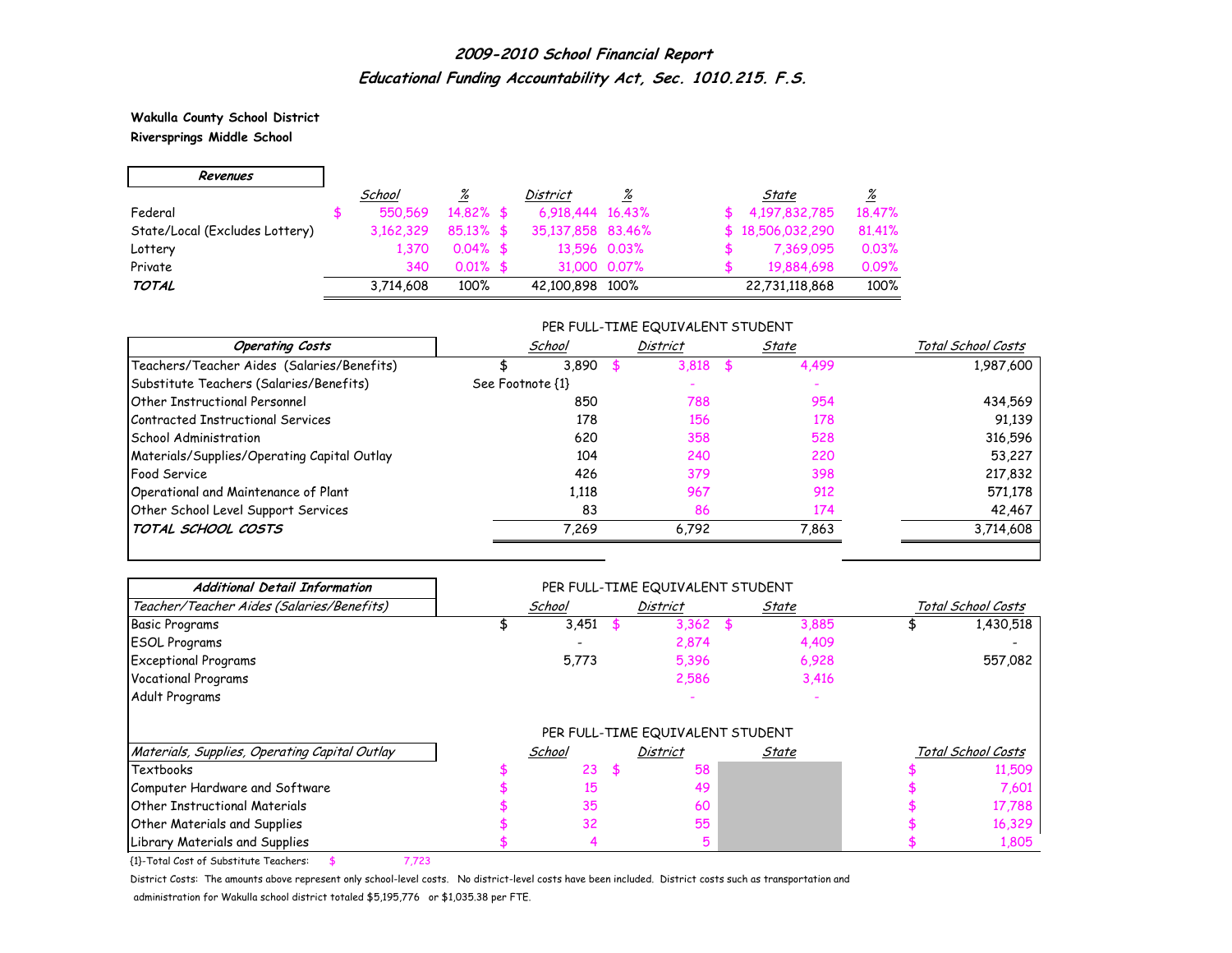**Wakulla County School District Second Chance School**

r.

| Revenues                       |         |                 |                   |              |                  |          |
|--------------------------------|---------|-----------------|-------------------|--------------|------------------|----------|
|                                | School  | $\frac{\%}{\%}$ | <b>District</b>   | %            | State            | <u>%</u> |
| Federal                        | 52.363  | $8.97%$ \$      | 6,918,444 16,43%  |              | \$4.197.832.785  | 18,47%   |
| State/Local (Excludes Lottery) | 531.160 | $90.95%$ \$     | 35,137,858 83,46% |              | \$18,506,032,290 | 81,41%   |
| Lottery                        | 168     | $0.03\%$ \$     |                   | 13.596 0.03% | 7,369,095        | 0.03%    |
| Private                        | 340     | $0.06\%$ \$     |                   | 31,000 0.07% | 19,884,698       | 0.09%    |
| <b>TOTAL</b>                   | 584.031 | 100%            | 42,100,898 100%   |              | 22,731,118,868   | 100%     |

#### PER FULL-TIME EQUIVALENT STUDENT

| <b>Operating Costs</b>                      | School           |       | <b>District</b> | State | Total School Costs |
|---------------------------------------------|------------------|-------|-----------------|-------|--------------------|
| Teachers/Teacher Aides (Salaries/Benefits)  | 6.229            |       | 3.818           | 4,499 | 292,650            |
| Substitute Teachers (Salaries/Benefits)     | See Footnote {1} |       |                 |       |                    |
| Other Instructional Personnel               | 3,789            |       | 788             | 954   | 178,030            |
| Contracted Instructional Services           |                  | 103   | 156             | 178   | 4,824              |
| <b>School Administration</b>                |                  | 8     | 358             | 528   | 357                |
| Materials/Supplies/Operating Capital Outlay |                  | 239   | 240             | 220   | 11,227             |
| Food Service                                |                  | 566   | 379             | 398   | 26,603             |
| Operational and Maintenance of Plant        |                  | 1.374 | 967             | 912   | 64,534             |
| Other School Level Support Services         |                  | 124   | 86              | 174   | 5,806              |
| TOTAL SCHOOL COSTS                          | 12,432           |       | 6,792           | 7,863 | 584,031            |

| <b>Additional Detail Information</b>          | PER FULL-TIME EQUIVALENT STUDENT |        |    |                                  |    |       |                    |                    |  |  |  |
|-----------------------------------------------|----------------------------------|--------|----|----------------------------------|----|-------|--------------------|--------------------|--|--|--|
| Teacher/Teacher Aides (Salaries/Benefits)     |                                  | School |    | District                         |    | State | Total School Costs |                    |  |  |  |
| <b>Basic Programs</b>                         |                                  | 5,313  |    | 3,362                            | \$ | 3,885 |                    | 160,767            |  |  |  |
| <b>ESOL Programs</b>                          |                                  |        |    | 2,874                            |    | 4,409 |                    |                    |  |  |  |
| <b>Exceptional Programs</b>                   |                                  | 7,901  |    | 5,396                            |    | 6,928 |                    | 131,071            |  |  |  |
| <b>Vocational Programs</b>                    |                                  | 6,246  |    | 2,586                            |    | 3,416 |                    | 812                |  |  |  |
| Adult Programs                                |                                  |        |    |                                  |    |       |                    |                    |  |  |  |
|                                               |                                  |        |    | PER FULL-TIME EQUIVALENT STUDENT |    |       |                    |                    |  |  |  |
| Materials, Supplies, Operating Capital Outlay |                                  | School |    | District                         |    | State |                    | Total School Costs |  |  |  |
| Textbooks                                     |                                  | 115    | \$ | 58                               |    |       |                    | 5,418              |  |  |  |
| Computer Hardware and Software                |                                  | 5      |    | 49                               |    |       |                    | 243                |  |  |  |
| Other Instructional Materials                 |                                  | 70     |    | 60                               |    |       |                    | 3,288              |  |  |  |
| <b>Other Materials and Supplies</b>           |                                  | 48     |    | 55                               |    |       |                    | 2,278              |  |  |  |
| Library Materials and Supplies                |                                  |        |    |                                  |    |       |                    |                    |  |  |  |

{1}-Total Cost of Substitute Teachers: \$ 2,350

District Costs: The amounts above represent only school-level costs. No district-level costs have been included. District costs such as transportation and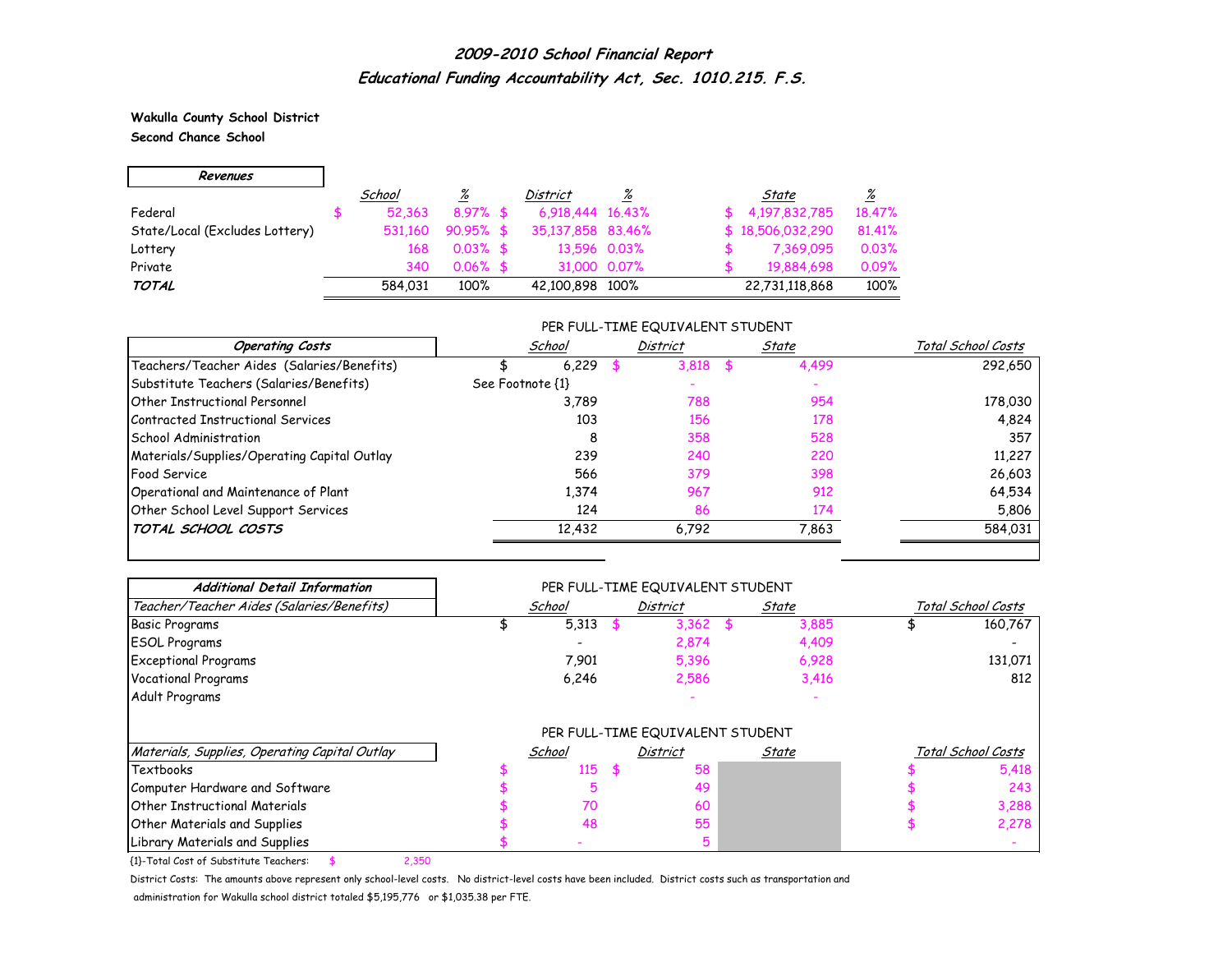#### **Wakulla County School District Crawfordville Elementary**

r.

| Revenues                       |           |                 |                   |              |                  |            |                 |
|--------------------------------|-----------|-----------------|-------------------|--------------|------------------|------------|-----------------|
|                                | School    | $\frac{\%}{\%}$ | <b>District</b>   | <u>%</u>     | State            |            | $\frac{\%}{\%}$ |
| Federal                        | 847.856   | $21.01\%$ \$    | 6.918.444 16.43%  |              | \$4.197.832.785  |            | 18.47%          |
| State/Local (Excludes Lottery) | 3,185,281 | 78.94% \$       | 35,137,858 83,46% |              | \$18,506,032,290 |            | 81.41%          |
| Lottery                        | 1.678     | $0.04\%$ \$     | 13,596 0.03%      |              |                  | 7,369,095  | 0.03%           |
| Private                        | 340       | $0.01\%$ \$     |                   | 31,000 0.07% |                  | 19.884.698 | 0.09%           |
| TOTAL                          | 4.035.155 | 100%            | 42,100,898 100%   |              | 22,731,118,868   |            | 100%            |

#### PER FULL-TIME EQUIVALENT STUDENT

| <b>Operating Costs</b>                      | School           | District | State     | Total School Costs |
|---------------------------------------------|------------------|----------|-----------|--------------------|
| Teachers/Teacher Aides (Salaries/Benefits)  | 3.800            | 3.818    | 4,499     | 2,380,668          |
| Substitute Teachers (Salaries/Benefits)     | See Footnote {1} |          |           |                    |
| <b>Other Instructional Personnel</b>        | 601              | 788      | 954       | 376,735            |
| Contracted Instructional Services           | 173              | 156      | 178       | 108,518            |
| <b>School Administration</b>                | 299              | 358      | 528       | 187,444            |
| Materials/Supplies/Operating Capital Outlay | 297              | 240      | 220       | 186,167            |
| Food Service                                | 361              | 379      | 398       | 226,074            |
| Operational and Maintenance of Plant        | 840              | 967      | 912       | 526,039            |
| Other School Level Support Services         | 69               |          | 174<br>86 | 43,510             |
| TOTAL SCHOOL COSTS                          | 6.440            | 6,792    | 7.863     | 4,035,155          |

| <b>Additional Detail Information</b>          | PER FULL-TIME EQUIVALENT STUDENT |        |      |                                  |  |       |                    |                    |  |  |  |  |
|-----------------------------------------------|----------------------------------|--------|------|----------------------------------|--|-------|--------------------|--------------------|--|--|--|--|
| Teacher/Teacher Aides (Salaries/Benefits)     |                                  | School |      | <b>District</b>                  |  | State | Total School Costs |                    |  |  |  |  |
| Basic Programs                                |                                  | 3,289  |      | $3,362$ \$                       |  | 3,885 |                    | 1,756,228          |  |  |  |  |
| <b>ESOL Programs</b>                          |                                  | 2,703  |      | 2,874                            |  | 4,409 |                    | 10,810             |  |  |  |  |
| <b>Exceptional Programs</b>                   |                                  | 6,934  |      | 5,396                            |  | 6,928 |                    | 613,630            |  |  |  |  |
| <b>Vocational Programs</b>                    |                                  |        |      | 2,586                            |  | 3,416 |                    |                    |  |  |  |  |
| Adult Programs                                |                                  |        |      |                                  |  |       |                    |                    |  |  |  |  |
|                                               |                                  |        |      | PER FULL-TIME EQUIVALENT STUDENT |  |       |                    |                    |  |  |  |  |
| Materials, Supplies, Operating Capital Outlay |                                  | School |      | <b>District</b>                  |  | State |                    | Total School Costs |  |  |  |  |
| Textbooks                                     |                                  | 38     | - \$ | 58                               |  |       |                    | 24,060             |  |  |  |  |
| Computer Hardware and Software                |                                  | 136    |      | 49                               |  |       |                    | 85,406             |  |  |  |  |
| <b>Other Instructional Materials</b>          |                                  | 50     |      | 60                               |  |       |                    | 31,550             |  |  |  |  |
| <b>Other Materials and Supplies</b>           |                                  | 72     |      | 55                               |  |       |                    | 45,151             |  |  |  |  |
| Library Materials and Supplies                |                                  |        |      |                                  |  |       |                    |                    |  |  |  |  |

{1}-Total Cost of Substitute Teachers: \$ 6,370

District Costs: The amounts above represent only school-level costs. No district-level costs have been included. District costs such as transportation and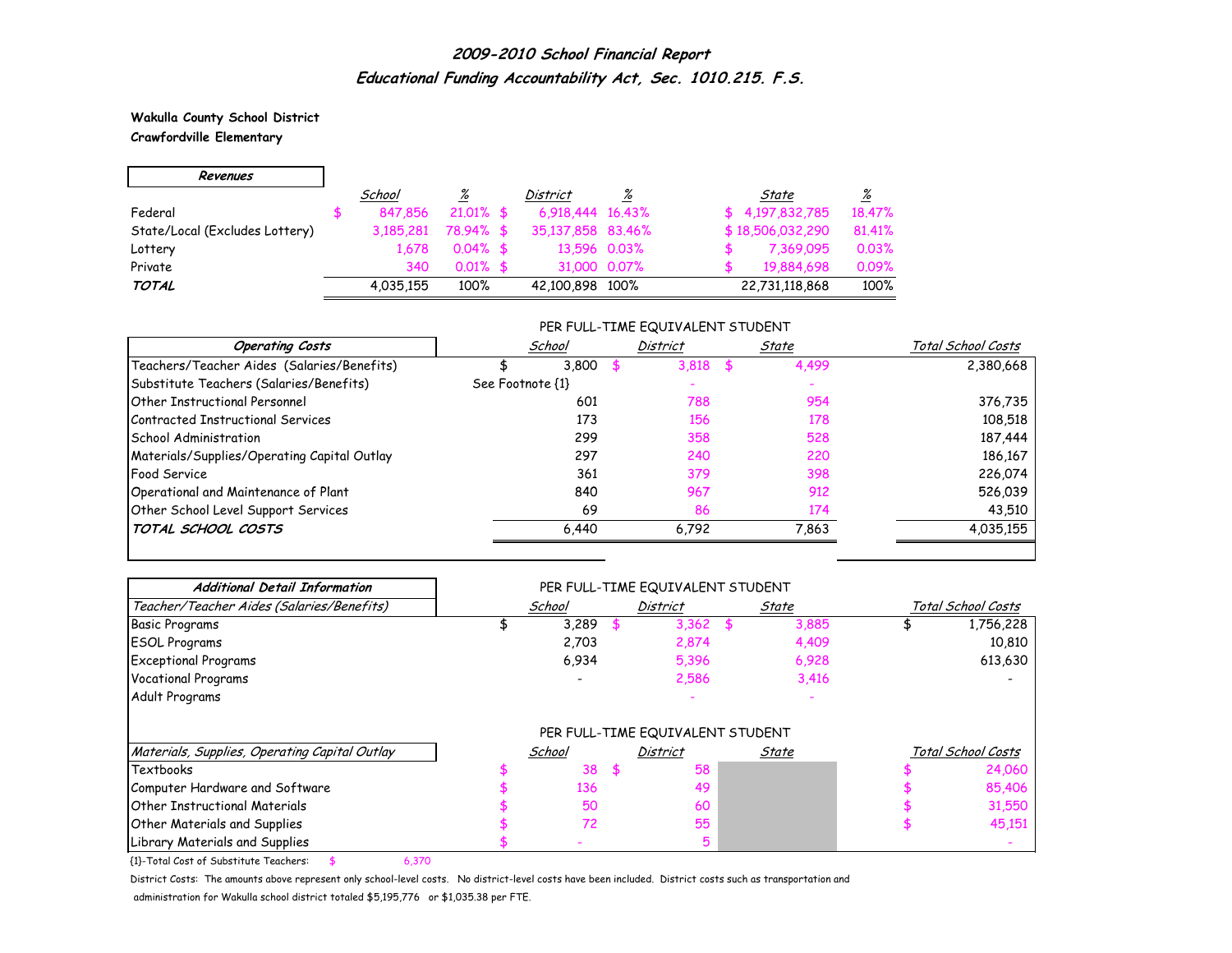**Wakulla County School District Wakulla High School**

H

| Revenues                       |           |              |                   |              |                  |                 |
|--------------------------------|-----------|--------------|-------------------|--------------|------------------|-----------------|
|                                | School    | <u>%</u>     | District          | %            | State            | $\frac{\%}{\%}$ |
| Federal                        | 1,403,273 | $17.57\%$ \$ | 6.918.444 16.43%  |              | \$4,197,832,785  | 18.47%          |
| State/Local (Excludes Lottery) | 6.571.779 | $82.26\%$ \$ | 35,137,858 83,46% |              | \$18,506,032,290 | 81.41%          |
| Lottery                        | 3.306     | $0.04\%$ \$  | 13,596 0.03%      |              | 7,369,095        | 0.03%           |
| Private                        | 10.340    | $0.13\%$ \$  |                   | 31,000 0.07% | 19,884,698       | 0.09%           |
| TOTAL                          | 7,988,698 | 100%         | 42,100,898 100%   |              | 22,731,118,868   | 100%            |

#### PER FULL-TIME EQUIVALENT STUDENT

| <b>Operating Costs</b>                      | School           | <b>District</b> | State | Total School Costs |
|---------------------------------------------|------------------|-----------------|-------|--------------------|
| Teachers/Teacher Aides (Salaries/Benefits)  | 3.450            | 3.818           | 4,499 | 4,254,435          |
| Substitute Teachers (Salaries/Benefits)     | See Footnote {1} |                 |       |                    |
| Other Instructional Personnel               | 813              | 788             | 954   | 1,002,663          |
| Contracted Instructional Services           | 124              | 156             | 178   | 152,990            |
| School Administration                       | 338              | 358             | 528   | 416,861            |
| Materials/Supplies/Operating Capital Outlay | 340              | 240             | 220   | 419,362            |
| Food Service                                | 323              | 379             | 398   | 398,581            |
| Operational and Maintenance of Plant        | 987              | 967             | 912   | 1,217,301          |
| Other School Level Support Services         | 103              | 86              | 174   | 126,505            |
| TOTAL SCHOOL COSTS                          | 6.478            | 6,792           | 7.863 | 7,988,698          |

| <b>Additional Detail Information</b>          |        |                 | PER FULL-TIME EQUIVALENT STUDENT |       |       |                    |
|-----------------------------------------------|--------|-----------------|----------------------------------|-------|-------|--------------------|
| Teacher/Teacher Aides (Salaries/Benefits)     | School | <b>District</b> |                                  | State |       | Total School Costs |
| <b>Basic Programs</b>                         | 3,150  |                 | 3,362                            | - \$  | 3,885 | 2,635,517          |
| <b>ESOL Programs</b>                          |        |                 | 2,874                            |       | 4,409 |                    |
| <b>Exceptional Programs</b>                   | 4,973  |                 | 5,396                            |       | 6,928 | 1,231,301          |
| <b>Vocational Programs</b>                    | 2,582  |                 | 2,586                            |       | 3,416 | 387,617            |
| Adult Programs                                |        |                 |                                  |       |       |                    |
|                                               |        |                 | PER FULL-TIME EQUIVALENT STUDENT |       |       |                    |
| Materials, Supplies, Operating Capital Outlay | School |                 | District                         |       | State | Total School Costs |
| Textbooks                                     | 139    | \$.             | 58                               |       |       | 171,668            |
| Computer Hardware and Software                | 37     |                 | 49                               |       |       | 45,361             |
| <b>Other Instructional Materials</b>          | 97     |                 | 60                               |       |       | 120,037            |
| <b>Other Materials and Supplies</b>           | 67     |                 | 55                               |       |       | 82,296             |
| Library Materials and Supplies                | 8      |                 | 5                                |       |       | 9.446              |

{1}-Total Cost of Substitute Teachers: \$ 40,430

District Costs: The amounts above represent only school-level costs. No district-level costs have been included. District costs such as transportation and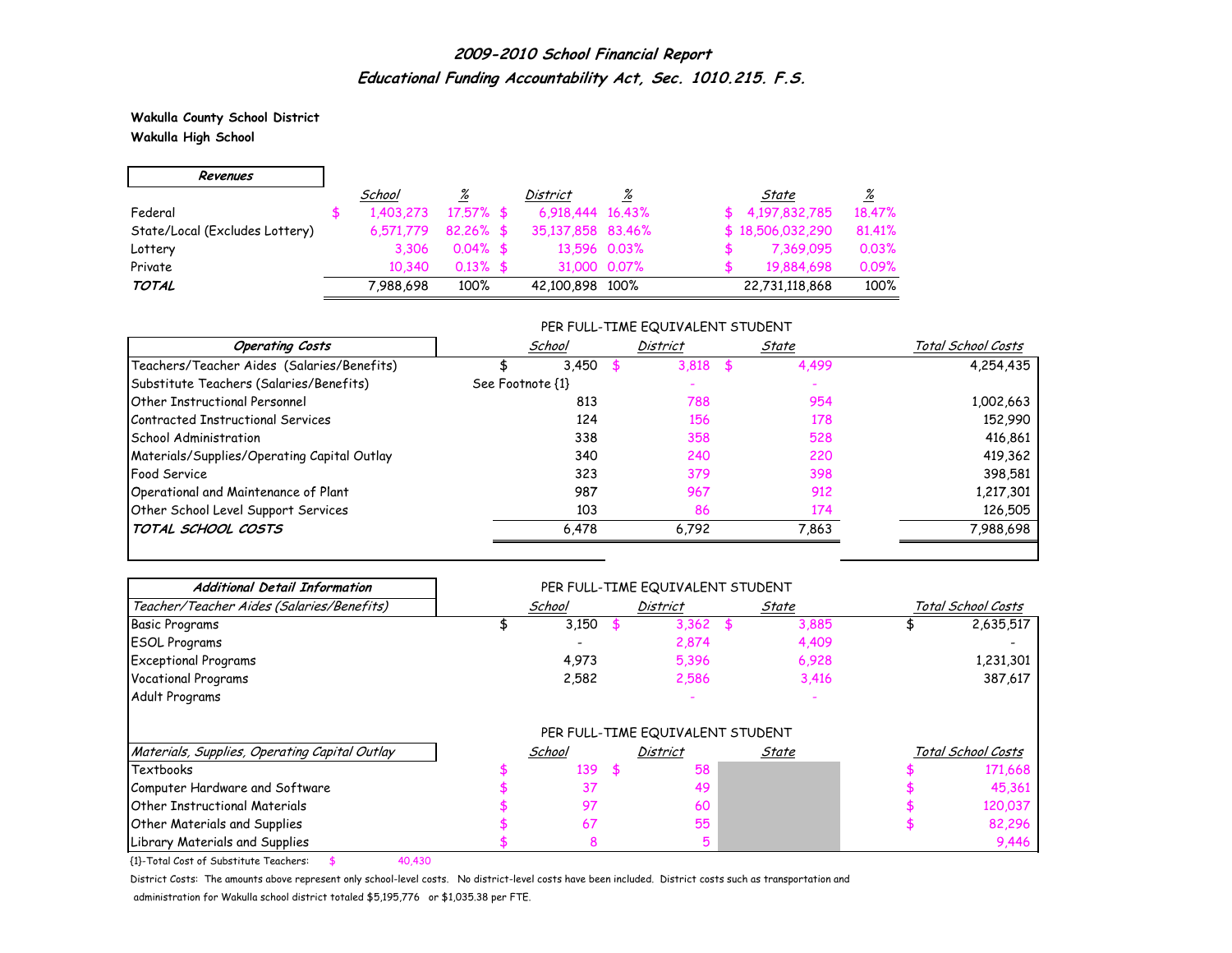**Wakulla County School District Wakulla Middle School**

r.

| Revenues                       |           |              |                   |              |                  |                 |
|--------------------------------|-----------|--------------|-------------------|--------------|------------------|-----------------|
|                                | School    | %            | <i>District</i>   | %            | State            | $\frac{\%}{\%}$ |
| Federal                        | 691.523   | $18.40\%$ \$ | 6,918,444 16,43%  |              | \$4,197,832,785  | 18.47%          |
| State/Local (Excludes Lottery) | 3.063.955 | $81.55\%$ \$ | 35,137,858 83,46% |              | \$18,506,032,290 | 81.41%          |
| Lottery                        | 1.484     | $0.04\%$ \$  |                   | 13,596 0.03% | 7,369,095        | 0.03%           |
| Private                        | 340       | $0.01\%$ \$  |                   | 31,000 0.07% | 19,884,698       | 0.09%           |
| <b>TOTAL</b>                   | 3,757,302 | 100%         | 42,100,898 100%   |              | 22,731,118,868   | 100%            |

#### PER FULL-TIME EQUIVALENT STUDENT

| <b>Operating Costs</b>                      | School           | <b>District</b> | State | Total School Costs |
|---------------------------------------------|------------------|-----------------|-------|--------------------|
| Teachers/Teacher Aides (Salaries/Benefits)  | 3,797            | 3.818           | 4,499 | 2,102,019          |
| Substitute Teachers (Salaries/Benefits)     | See Footnote {1} |                 |       |                    |
| Other Instructional Personnel               | 658              | 788             | 954   | 364,203            |
| Contracted Instructional Services           | 110              | 156             | 178   | 60.920             |
| School Administration                       | 580              | 358             | 528   | 320,879            |
| Materials/Supplies/Operating Capital Outlay | 121              | 240             | 220   | 66,903             |
| <b>Food Service</b>                         | 367              | 379             | 398   | 203,443            |
| Operational and Maintenance of Plant        | 1,083            | 967             | 912   | 599,593            |
| Other School Level Support Services         | 71               | 86              | 174   | 39,342             |
| TOTAL SCHOOL COSTS                          | 6.787            | 6.792           | 7.863 | 3,757,302          |

| <b>Additional Detail Information</b>          | PER FULL-TIME EQUIVALENT STUDENT |        |    |                                  |      |       |                    |                    |  |  |
|-----------------------------------------------|----------------------------------|--------|----|----------------------------------|------|-------|--------------------|--------------------|--|--|
| Teacher/Teacher Aides (Salaries/Benefits)     |                                  | School |    | <b>District</b>                  |      | State | Total School Costs |                    |  |  |
| <b>Basic Programs</b>                         |                                  | 3,293  |    | 3,362                            | - \$ | 3,885 |                    | 1,513,547          |  |  |
| <b>ESOL Programs</b>                          |                                  | 4,327  |    | 2,874                            |      | 4,409 |                    | 3,635              |  |  |
| <b>Exceptional Programs</b>                   |                                  | 6,280  |    | 5,396                            |      | 6,928 |                    | 584,837            |  |  |
| <b>Vocational Programs</b>                    |                                  |        |    | 2,586                            |      | 3,416 |                    |                    |  |  |
| Adult Programs                                |                                  |        |    |                                  |      |       |                    |                    |  |  |
|                                               |                                  |        |    | PER FULL-TIME EQUIVALENT STUDENT |      |       |                    |                    |  |  |
| Materials, Supplies, Operating Capital Outlay |                                  | School |    | District                         |      | State |                    | Total School Costs |  |  |
| Textbooks                                     |                                  | 23     | -S | 58                               |      |       |                    | 12,664             |  |  |
| Computer Hardware and Software                |                                  | 40     |    | 49                               |      |       |                    | 22,228             |  |  |
| Other Instructional Materials                 |                                  | 30     |    | 60                               |      |       |                    | 16,444             |  |  |
| <b>Other Materials and Supplies</b>           |                                  | 28     |    | 55                               |      |       |                    | 15,567             |  |  |
| Library Materials and Supplies                |                                  |        |    | 5                                |      |       |                    | 1,904              |  |  |

{1}-Total Cost of Substitute Teachers: \$ 4,472

District Costs: The amounts above represent only school-level costs. No district-level costs have been included. District costs such as transportation and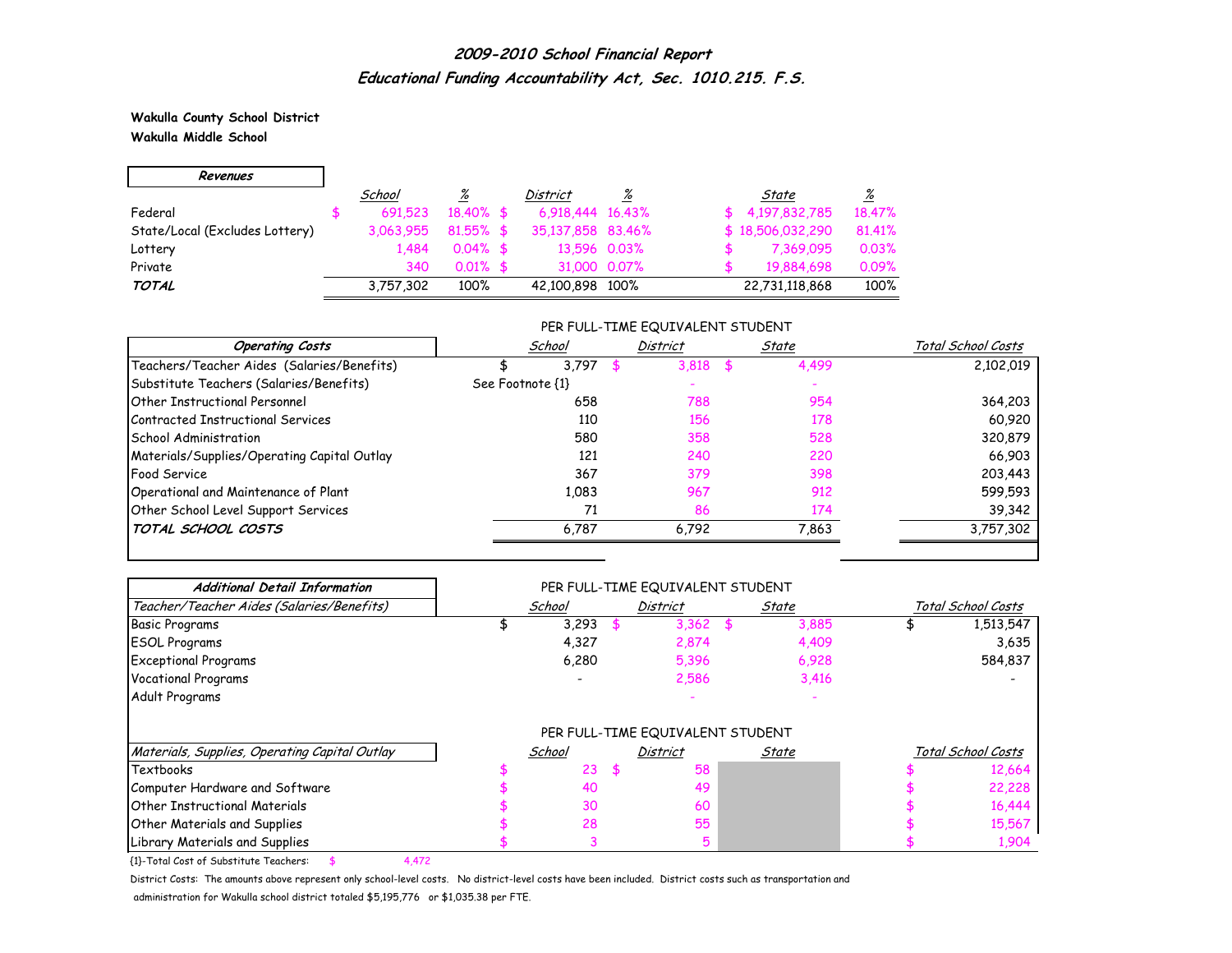**Wakulla County School District Shadeville Elementary**

| Revenues                       |           |              |                   |                 |                  |                 |
|--------------------------------|-----------|--------------|-------------------|-----------------|------------------|-----------------|
|                                | School    | <u>%</u>     | District          | $\frac{\%}{\%}$ | State            | $\frac{\%}{\%}$ |
| Federal                        | 1,060,534 | $24.87\%$ \$ | 6.918.444 16.43%  |                 | \$4,197,832,785  | 18.47%          |
| State/Local (Excludes Lottery) | 3,200,535 | 75.05% \$    | 35,137,858 83,46% |                 | \$18,506,032,290 | 81,41%          |
| Lottery                        | 1.827     | $0.04\%$ \$  | 13,596 0.03%      |                 | 7,369,095        | 0.03%           |
| Private                        | 1840      | $0.04\%$ \$  |                   | 31,000 0.07%    | 19,884,698       | 0.09%           |
| <b>TOTAL</b>                   | 4,264,736 | 100%         | 42,100,898 100%   |                 | 22,731,118,868   | 100%            |

### PER FULL-TIME EQUIVALENT STUDENT

| <b>Operating Costs</b>                      | School           | <b>District</b> | State     | Total School Costs |
|---------------------------------------------|------------------|-----------------|-----------|--------------------|
| Teachers/Teacher Aides (Salaries/Benefits)  | 3.864            | 3.818           | 4,499     | 2,633,598          |
| Substitute Teachers (Salaries/Benefits)     | See Footnote {1} |                 |           |                    |
| Other Instructional Personnel               | 583              | 788             | 954       | 397,378            |
| Contracted Instructional Services           | 191              | 156             | 178       | 129,950            |
| <b>School Administration</b>                | 289              | 358             | 528       | 196,724            |
| Materials/Supplies/Operating Capital Outlay | 162              | 240             | 220       | 110,456            |
| <b>Food Service</b>                         | 352              | 379             | 398       | 239,719            |
| Operational and Maintenance of Plant        | 738              | 967             | 912       | 502,829            |
| Other School Level Support Services         | 79               |                 | 174<br>86 | 54,082             |
| TOTAL SCHOOL COSTS                          | 6,258            | 6,792           | 7,863     | 4,264,736          |

| <b>Additional Detail Information</b>          | PER FULL-TIME EQUIVALENT STUDENT |        |  |                                  |       |       |                    |                    |  |  |
|-----------------------------------------------|----------------------------------|--------|--|----------------------------------|-------|-------|--------------------|--------------------|--|--|
| Teacher/Teacher Aides (Salaries/Benefits)     | School                           |        |  | District                         | State |       | Total School Costs |                    |  |  |
| <b>Basic Programs</b>                         |                                  | 3,418  |  | 3,362                            | - \$  | 3,885 |                    | 1,925,917          |  |  |
| <b>ESOL Programs</b>                          |                                  | 2,339  |  | 2,874                            |       | 4,409 |                    | 2,339              |  |  |
| <b>Exceptional Programs</b>                   |                                  | 6,029  |  | 5,396                            |       | 6,928 |                    | 705,342            |  |  |
| <b>Vocational Programs</b>                    |                                  |        |  | 2,586                            |       | 3,416 |                    |                    |  |  |
| Adult Programs                                |                                  |        |  |                                  |       |       |                    |                    |  |  |
|                                               |                                  |        |  | PER FULL-TIME EQUIVALENT STUDENT |       |       |                    |                    |  |  |
| Materials, Supplies, Operating Capital Outlay |                                  | School |  | District                         |       | State |                    | Total School Costs |  |  |
| Textbooks                                     |                                  | 57     |  | 58                               |       |       |                    | 38,812             |  |  |
| Computer Hardware and Software                |                                  | 15     |  | 49                               |       |       |                    | 10,057             |  |  |
| <b>Other Instructional Materials</b>          |                                  | 46     |  | 60                               |       |       |                    | 31,061             |  |  |
| <b>Other Materials and Supplies</b>           |                                  | 45     |  | 55                               |       |       |                    | 30,526             |  |  |
| Library Materials and Supplies                |                                  | 5      |  | 5                                |       |       |                    | 3,466              |  |  |

{1}-Total Cost of Substitute Teachers: \$ 14,990

District Costs: The amounts above represent only school-level costs. No district-level costs have been included. District costs such as transportation and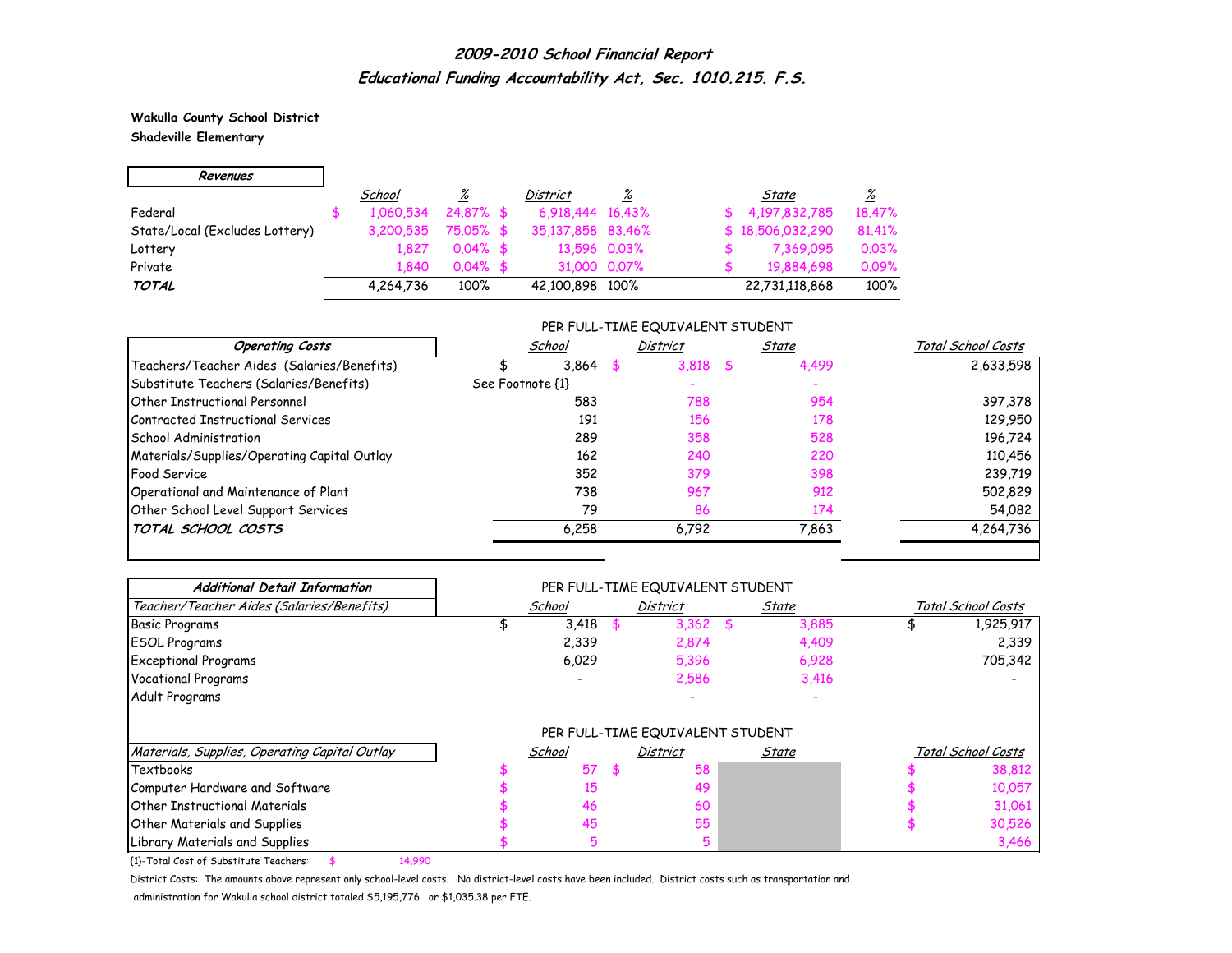**Wakulla County School District Riversink Elementary**

H

| Revenues                       |           |              |                   |              |                  |                 |
|--------------------------------|-----------|--------------|-------------------|--------------|------------------|-----------------|
|                                | School    | <u>%</u>     | <b>District</b>   | %            | State            | $\frac{\%}{\%}$ |
| Federal                        | 702.607   | $24.46\%$ \$ | 6,918,444 16,43%  |              | \$4.197.832.785  | 18.47%          |
| State/Local (Excludes Lottery) | 2,168,257 | 75.49% \$    | 35,137,858 83,46% |              | \$18,506,032,290 | 81.41%          |
| Lottery                        | 1.160     | $0.04\%$ \$  | 13,596 0.03%      |              | 7,369,095        | 0.03%           |
| Private                        | 340       | $0.01\%$ \$  |                   | 31,000 0.07% | 19,884,698       | 0.09%           |
| <b>TOTAL</b>                   | 2,872,364 | 100%         | 42,100,898 100%   |              | 22,731,118,868   | 100%            |

#### PER FULL-TIME EQUIVALENT STUDENT

| <b>Operating Costs</b>                      | School           | <b>District</b> | State | Total School Costs |
|---------------------------------------------|------------------|-----------------|-------|--------------------|
| Teachers/Teacher Aides (Salaries/Benefits)  | 3,562            | 3,818           | 4,499 | 1,540,440          |
| Substitute Teachers (Salaries/Benefits)     | See Footnote {1} |                 |       |                    |
| Other Instructional Personnel               | 891              | 788             | 954   | 385,415            |
| Contracted Instructional Services           | 95               | 156             | 178   | 41,044             |
| <b>School Administration</b>                | 392              | 358             | 528   | 169,506            |
| Materials/Supplies/Operating Capital Outlay | 154              | 240             | 220   | 66.510             |
| Food Service                                | 427              | 379             | 398   | 184,525            |
| Operational and Maintenance of Plant        | 1.044            | 967             | 912   | 451,671            |
| Other School Level Support Services         | 77               | 86              | 174   | 33,253             |
| TOTAL SCHOOL COSTS                          | 6.642            | 6.792           | 7,863 | 2,872,364          |

| <b>Additional Detail Information</b>          | PER FULL-TIME EQUIVALENT STUDENT |        |  |                 |    |       |                    |                    |  |  |
|-----------------------------------------------|----------------------------------|--------|--|-----------------|----|-------|--------------------|--------------------|--|--|
| Teacher/Teacher Aides (Salaries/Benefits)     |                                  | School |  | <b>District</b> |    | State | Total School Costs |                    |  |  |
| <b>Basic Programs</b>                         |                                  | 3,265  |  | 3,362           | \$ | 3,885 |                    | 1,193,494          |  |  |
| <b>ESOL Programs</b>                          |                                  |        |  | 2,874           |    | 4,409 |                    |                    |  |  |
| <b>Exceptional Programs</b>                   |                                  | 5,178  |  | 5,396           |    | 6,928 |                    | 346,946            |  |  |
| <b>Vocational Programs</b>                    |                                  |        |  | 2,586           |    | 3,416 |                    |                    |  |  |
| Adult Programs                                |                                  |        |  |                 |    |       |                    |                    |  |  |
|                                               | PER FULL-TIME EQUIVALENT STUDENT |        |  |                 |    |       |                    |                    |  |  |
| Materials, Supplies, Operating Capital Outlay |                                  | School |  | <b>District</b> |    | State |                    | Total School Costs |  |  |
| Textbooks                                     |                                  |        |  | 58              |    |       |                    |                    |  |  |
| Computer Hardware and Software                |                                  | ь      |  | 49              |    |       |                    | 2,429              |  |  |
| <b>Other Instructional Materials</b>          |                                  | 100    |  | 60              |    |       |                    | 43,157             |  |  |
| <b>Other Materials and Supplies</b>           |                                  | 48     |  | 55              |    |       |                    | 20,924             |  |  |
| Library Materials and Supplies                |                                  |        |  |                 |    |       |                    | 1,080              |  |  |

 ${1}$ -Total Cost of Substitute Teachers: \$

District Costs: The amounts above represent only school-level costs. No district-level costs have been included. District costs such as transportation and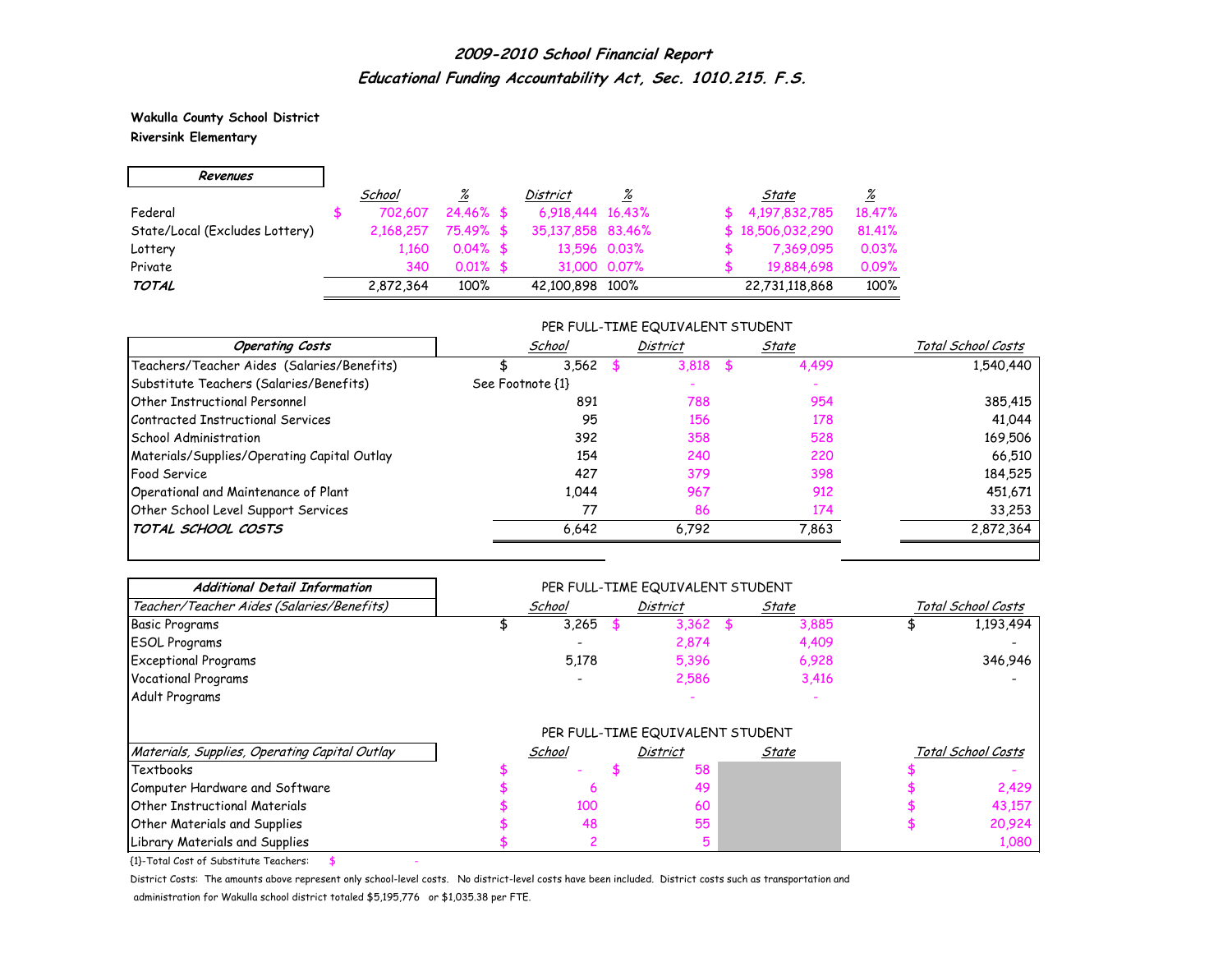**Wakulla County School District WEC Pre-K**

r.

| Revenues                       |           |                 |                   |              |                  |                 |
|--------------------------------|-----------|-----------------|-------------------|--------------|------------------|-----------------|
|                                | School    | $\frac{\%}{\%}$ | <b>District</b>   | %            | State            | $\frac{\%}{\%}$ |
| Federal                        | 265.922   | $12.40\%$ \$    | 6.918.444 16.43%  |              | \$4.197.832.785  | 18,47%          |
| State/Local (Excludes Lottery) | 1.864.856 | $86.97%$ \$     | 35,137,858 83,46% |              | \$18,506,032,290 | 81,41%          |
| Lottery                        | 949       | $0.04\%$ \$     |                   | 13.596 0.03% | 7,369,095        | 0.03%           |
| Private                        | 12.415    | $0.58\%$ \$     |                   | 31,000 0.07% | 19,884,698       | 0.09%           |
| <b>TOTAL</b>                   | 2,144,142 | 100%            | 42,100,898 100%   |              | 22,731,118,868   | 100%            |

#### PER FULL-TIME EQUIVALENT STUDENT

| <b>Operating Costs</b>                      |                  | School | <b>District</b> | State | Total School Costs |
|---------------------------------------------|------------------|--------|-----------------|-------|--------------------|
| Teachers/Teacher Aides (Salaries/Benefits)  |                  | 4,395  | 3.818           | 4,499 | 1,232,867          |
| Substitute Teachers (Salaries/Benefits)     | See Footnote {1} |        |                 |       |                    |
| Other Instructional Personnel               |                  | 1,009  | 788             | 954   | 282,918            |
| Contracted Instructional Services           |                  | 302    | 156             | 178   | 84,632             |
| <b>School Administration</b>                |                  | 15     | 358             | 528   | 4.075              |
| Materials/Supplies/Operating Capital Outlay |                  | 336    | 240             | 220   | 94,258             |
| Food Service                                |                  | 505    | 379             | 398   | 141,566            |
| Operational and Maintenance of Plant        |                  | 975    | 967             | 912   | 273,527            |
| Other School Level Support Services         |                  | 108    | 86              | 174   | 30,299             |
| TOTAL SCHOOL COSTS                          |                  | 7,645  | 6,792           | 7,863 | 2,144,142          |

| <b>Additional Detail Information</b>          |        | PER FULL-TIME EQUIVALENT STUDENT |                 |       |       |                    |                    |
|-----------------------------------------------|--------|----------------------------------|-----------------|-------|-------|--------------------|--------------------|
| Teacher/Teacher Aides (Salaries/Benefits)     | School |                                  | District        | State |       | Total School Costs |                    |
| <b>Basic Programs</b>                         |        |                                  | 3,362           | \$.   | 3,885 |                    |                    |
| <b>ESOL Programs</b>                          |        |                                  | 2,874           |       | 4,409 |                    |                    |
| <b>Exceptional Programs</b>                   |        | 4,395                            | 5,396           |       | 6,928 |                    | 1,232,867          |
| <b>Vocational Programs</b>                    |        |                                  | 2,586           |       | 3,416 |                    |                    |
| Adult Programs                                |        |                                  |                 |       |       |                    |                    |
|                                               |        |                                  |                 |       |       |                    |                    |
| Materials, Supplies, Operating Capital Outlay |        | School                           | <b>District</b> |       | State |                    | Total School Costs |
| Textbooks                                     |        |                                  | 58              |       |       |                    |                    |
| Computer Hardware and Software                |        | 89                               | 49              |       |       |                    | 24,833             |
| <b>Other Instructional Materials</b>          |        | 98                               | 60              |       |       |                    | 27,458             |
| <b>Other Materials and Supplies</b>           |        | 150                              | 55              |       |       |                    | 41,967             |
| Library Materials and Supplies                |        |                                  |                 |       |       |                    |                    |

 ${1}$ -Total Cost of Substitute Teachers: \$

District Costs: The amounts above represent only school-level costs. No district-level costs have been included. District costs such as transportation and